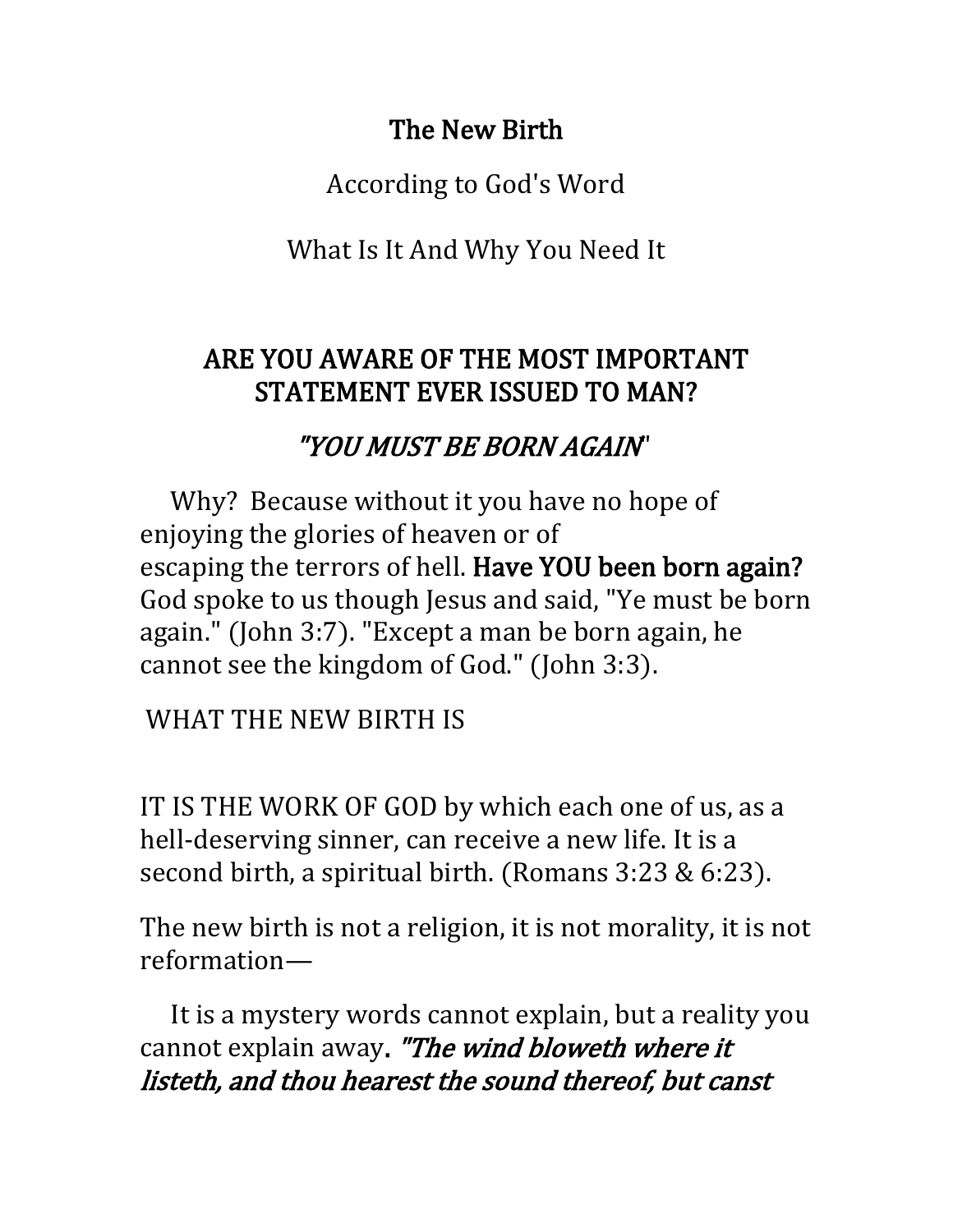not tell whence it cometh, and whither it goeth: so is everyone that is born of the Spirit" (John 3:8). Jesus spoke those words to Nicodemus, a well educated religious leader; who was doing his best to gain heaven. Just as Nicodemus could not understand or explain the wind, so no man can really understand or explain the new birth. You do not have to understand all the mysteries of God. If religious Nicodemus needed to be born again, so do you. How do you expect to make it to heaven without being born again, if Nicodemus couldn't?

 It is with you as it was with Nicodemus keeping the law, going to church, joining a church, being religious, being baptized, living up to a creed will not save you. There will be many in hell who did all of these things. Will you? Regardless of your denomination, "Ye must be born again."

The wind is a reality no man can explain away, only a fool would say, "I don't believe in the wind. I have never seen it, I can't understand it, so there just isn't any such thing as a wind." Many Bible rejecting, faith destroying "explainers" are denying the reality of the new birth. What they cannot understand they say just doesn't exist. They say the new birth is just an "emotional experience." When they get through explaining the new birth there isn't anything left of it. This is the failing wisdom of man. (I Cor. 2:14).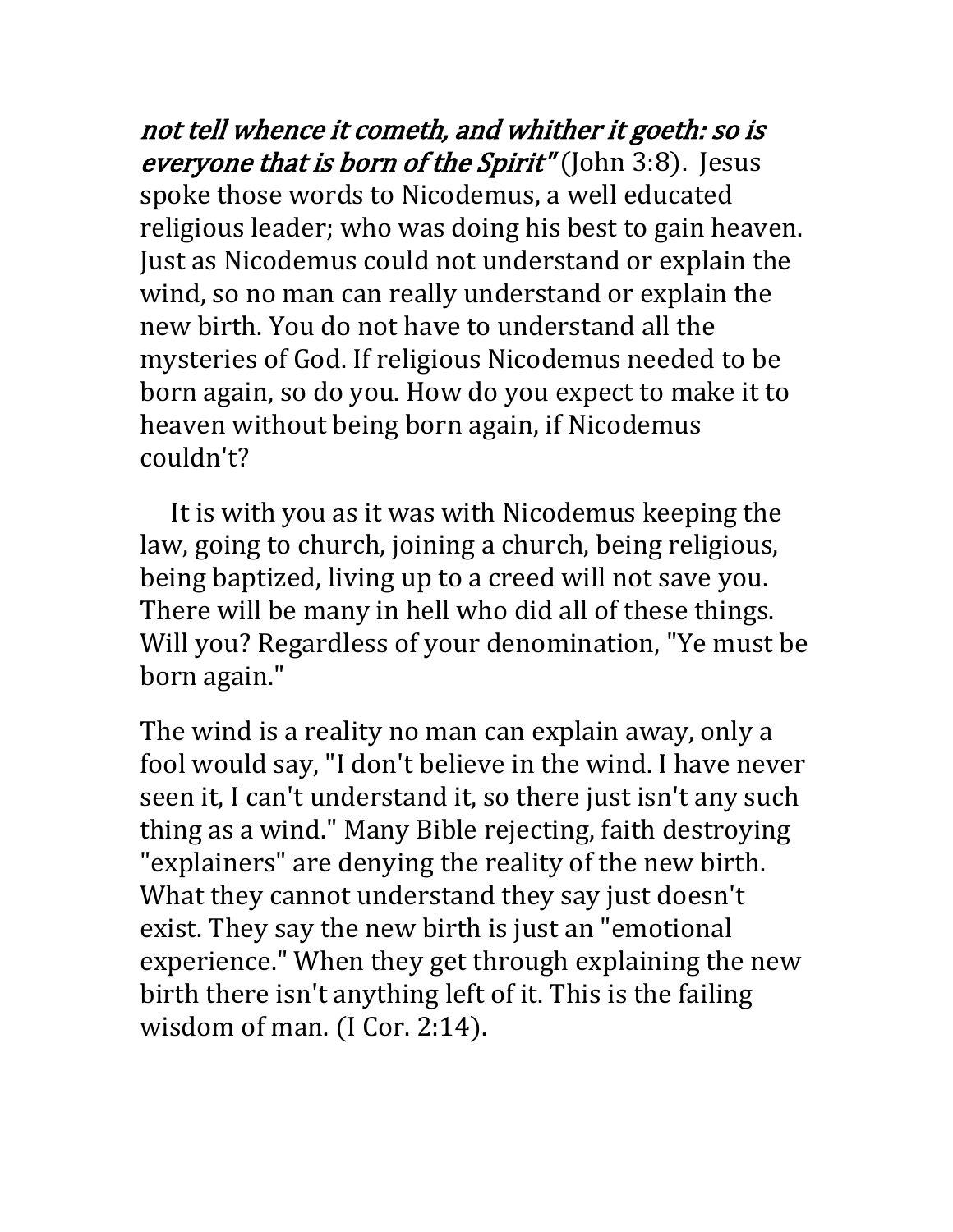Thank God, no matter what the modernists say, the new birth is a reality no man can explain away! Ask the man who has been born again if there is anything to it! You cannot see the Holy Spirit. You cannot explain Him. But see His mighty power make the prostitute pure, the liar honest, the drunkard sober, the blasphemer pray, the fearful brave, set the addict free, and then try to deny the reality of it!

 When some people are asked if they are a child of God, they say "I hope so", or "I think so", "I'm trying to be as best I can." Suppose you asked John Jones if he is the son of Mr. and Mrs. Jones and he'd answer, "I hope so", or I think so", "I'm trying to be as best I can." You would question his mind! He is not their son because he tries to be, but because he was born into their home. If you are a child of God it is not because of your trying, but because you have been born into His family. If you are not a child of God you actually have no right to pray, "Our Father....."

 The physical life begins by birth. The spiritual life begins the same-- Not by joining a church and becoming religious. You cannot join the family of God, you must be BORN into it. Born "not of blood, nor of the will of the flesh, nor of the will of man, but of God." (John1:13).

 A birth is the coming into being of a new life which has the nature of its parents. When you were born the first time you were made a partaker of the nature of natural man. When you are "born again" you become a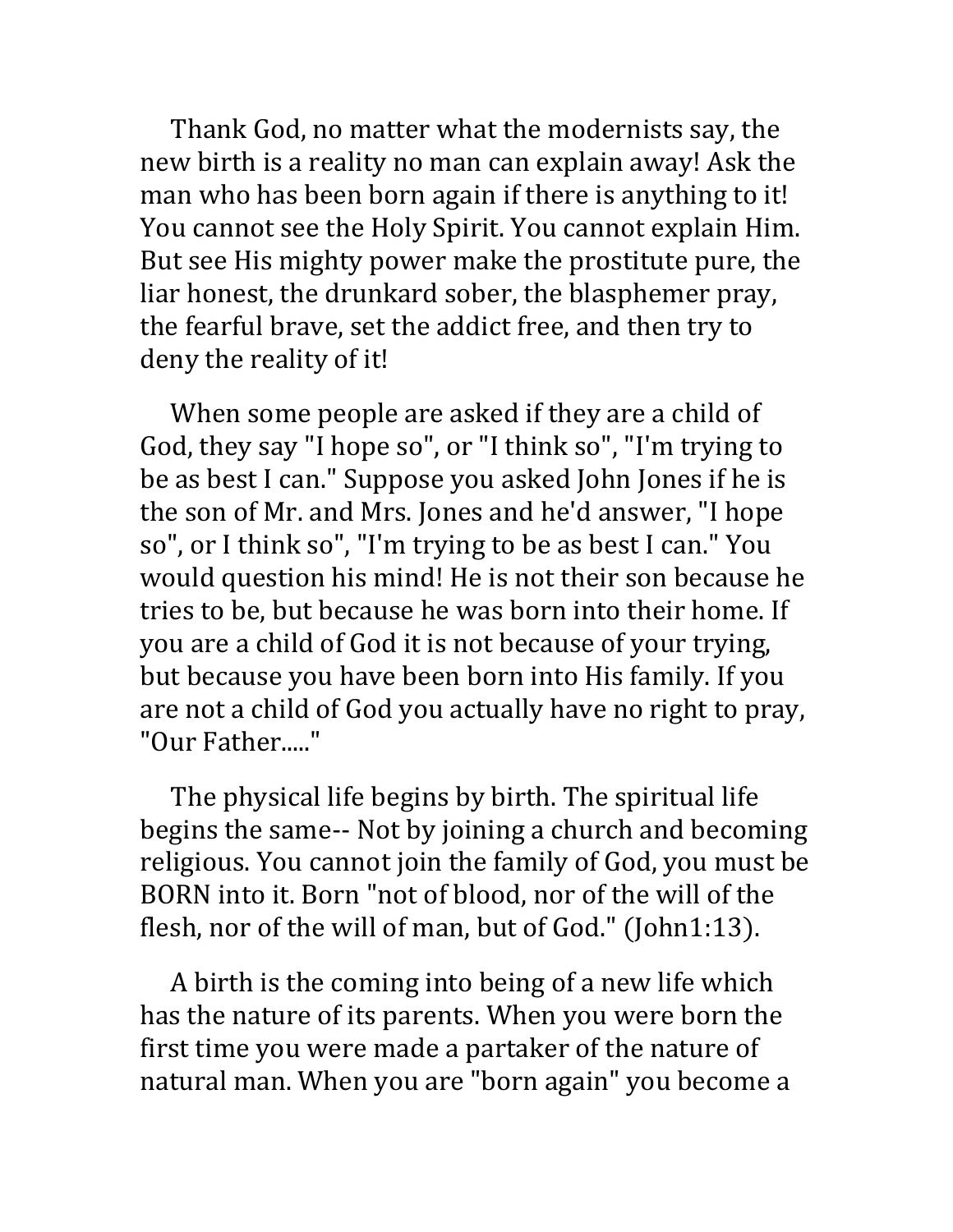partaker of the divine nature (2 Peter 1;4). Is this true of you? Do you have the divine nature? No matter what kind of a religious profession you have made, no matter how good a person you may be morally, unless you have been made a partaker of the divine nature by receiving Christ (John 1:12), you are not saved. Some people don't like the word "saved," but "saved," is God's Word! Jesus Christ is our Savior. "He that believeth and is baptized shall be saved". (Mark 16:16). When you receive Christ you are saved, converted, born again--call it what you will, it is the key to heaven.

 But what about all the good things I have done? Won't this get me to heaven? Not according to God's word "For by grace are ye saved through faith; and that not of yourselves; it is the gift of God: not of works, lest any man should boast." (Ephesians 2:8-9).

 Be sure you are born again! "Examine yourselves to see whether you are holding to your faith. Test yourselves. Do you not realize that Jesus is in you? unless indeed you fail to meet the test!" (II Corinthians 13:5) RSV. Do you meet the test? Can you sense His presence within yourself? There may be a more spectacular change in the life of one who is a cursing blasphemer, but there has to be a change when you are "born again". There will be a new attitude toward the Lord Jesus Christ, His word, His people, and a new attitude towards prayer. Are you SURE you have been born again? "IF any man be in Christ he is a new creature: old things are passed away; behold, all things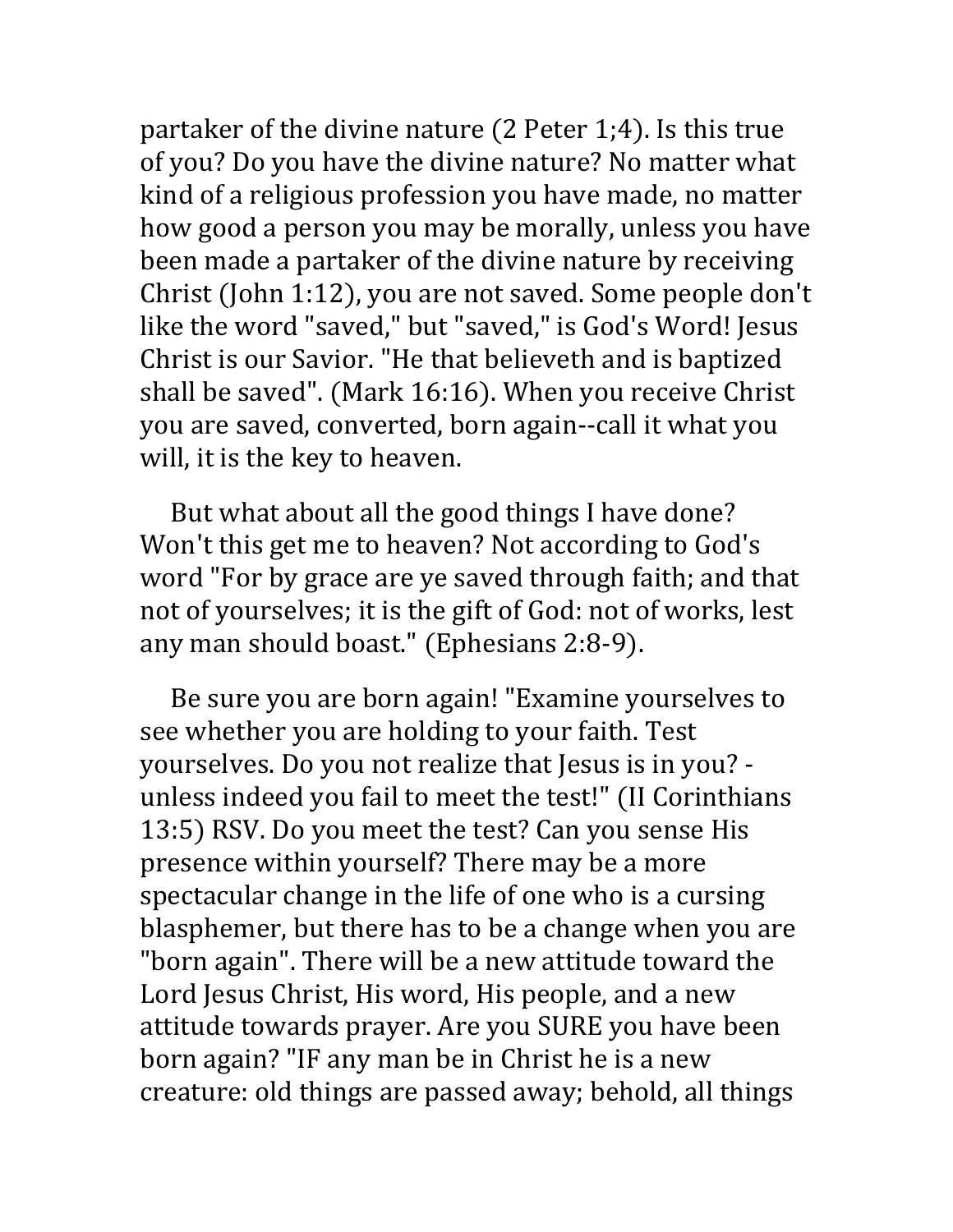are become new". (II Corinthians 5:17). have you become a new creature?

# HOW TO BE BORN AGAIN

1. ACCEPT GOD'S WORD: THAT HE LOVES YOU AND WANTS TO GIVE YOU AN ABUNDANT LIFE. "For God so loved the world, that He gave His only begotten Son, that whosoever believeth in Him should not perish; but have everlasting life." (John 3:16). "I am come that they might have life and that they might have it more abundantly." (John 10:10).

2. ACCEPT GOD'S WORD: THAT YOU ARE A SINNER: THAT THIS SEPARATES YOU FROM GOD: THAT YOU MUST TRULY REPENT, or "turn away" from sin. "For all have sinned and come short of the glory of God." (Rom. 3:23). "For the wages of sin is death: but the gift of God is eternal life through Jesus Christ our Lord." (Rom. 6:23). "The lord is not willing that any should perish, but that all should come to REPENTANCE." (2 Peter 3:9)

3. ACCEPT GOD'S WORD: THAT THE SHED BLOOD OF JESUS IS GOD'S ONLY PROVISION FOR MAN TO GET RID

OF SIN. "...the blood of Jesus Christ his Son cleanseth us from all sin." (I John 1:7). "But God commendeth His love toward us, in that while we were yet sinners, Christ died for us." (Romans 5:8).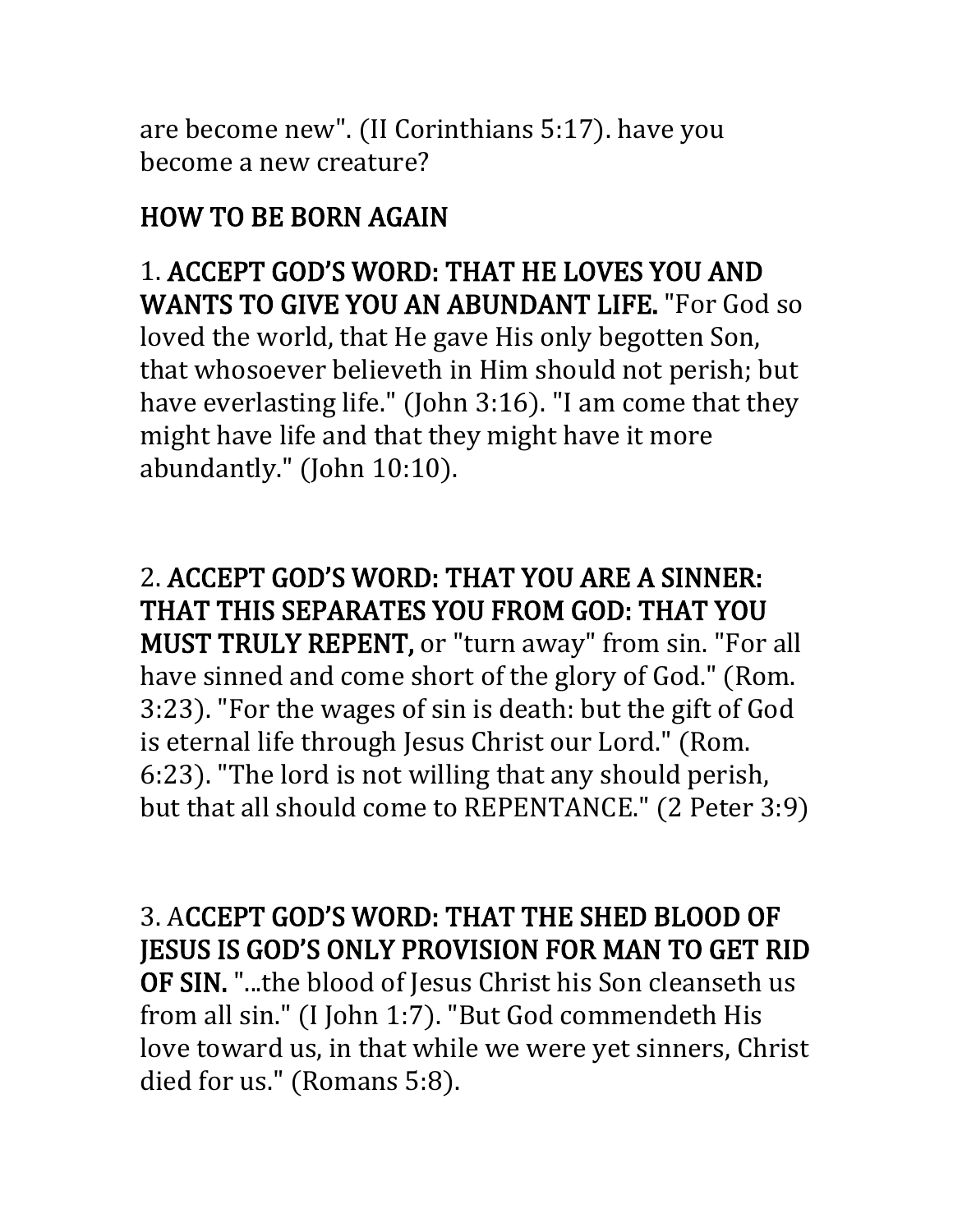4. ACCEPT GOD'S WORD: THAT JESUS CHRIST IS OUR ONLY CONTACT WITH GOD. "Jesus saith unto him, I am the way, the truth and the life; no man cometh unto the Father, but by me." (John 14:6). "For there is one God, and one mediator between God and man, the man Christ Jesus." (I Timothy 2:5).

5. RECIEVE JESUS CHRIST AS SAVIOR AND LORD BY YOUR PERSONAL INVITATION. "But as many as received him, to them gave he the power to become the sons of God." (John 1:12). "Behold I stand at the door and knock; If any man hear my voice, and open the door, I WILL COME IN TO HIM..... ( Christ speaking in Revelation 3:20).

Do you feel a tug at your heart right now? This is how He knocks. Jesus wants in!

Will you receive Christ right now? You can be saved in 30 seconds! Open the door!

Pray now in your own words, God knows your heart --- Pray something like this:

 "Lord Jesus, I truly repent of my sins, I turn my back on them right now and look to you! I ask you to forgive me. I open the door of my heart and receive you as My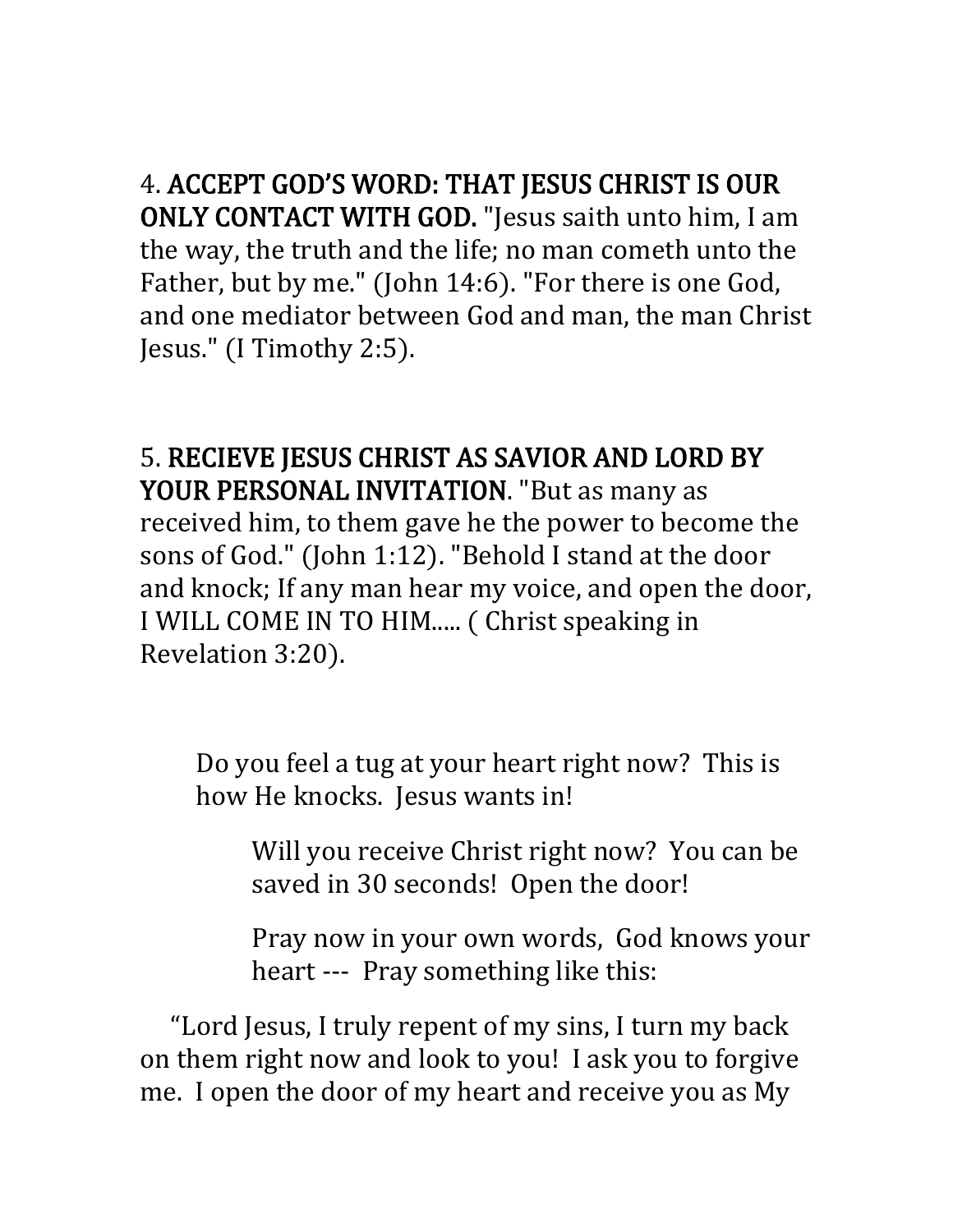Savior and My Lord. Take control of my life, keep me from evil and make me the kind of person you want me to be!"

 This is the point where you take your step of faith in God's word. Thank Him for coming in whether you "feel saved" or not! Like this: "Thank you Lord for coming into my heart and for hearing my prayer as you promised." Your life will start to change from this moment.

#### ASSURANCE

 Did you ask Christ into your heart? Where you sincere?

 Then where is He right now? Christ said He would come in! He is not a liar.

 If your answer is "yes, Christ is in my heart," YOU ARE BORN AGAIN. "He that hath the Son hath life (right now): and he that hath not the Son of God hath not life." "These things have I written unto you that believeth on the Son of God: that ye may know that ye have eternal life." (I John 5:12-13).

 REMEMBER, even though you may sense the presence of God right now, you may not tomorrow! You are not saved because you "feel saved." You faith must stand on God's word, not on feelings.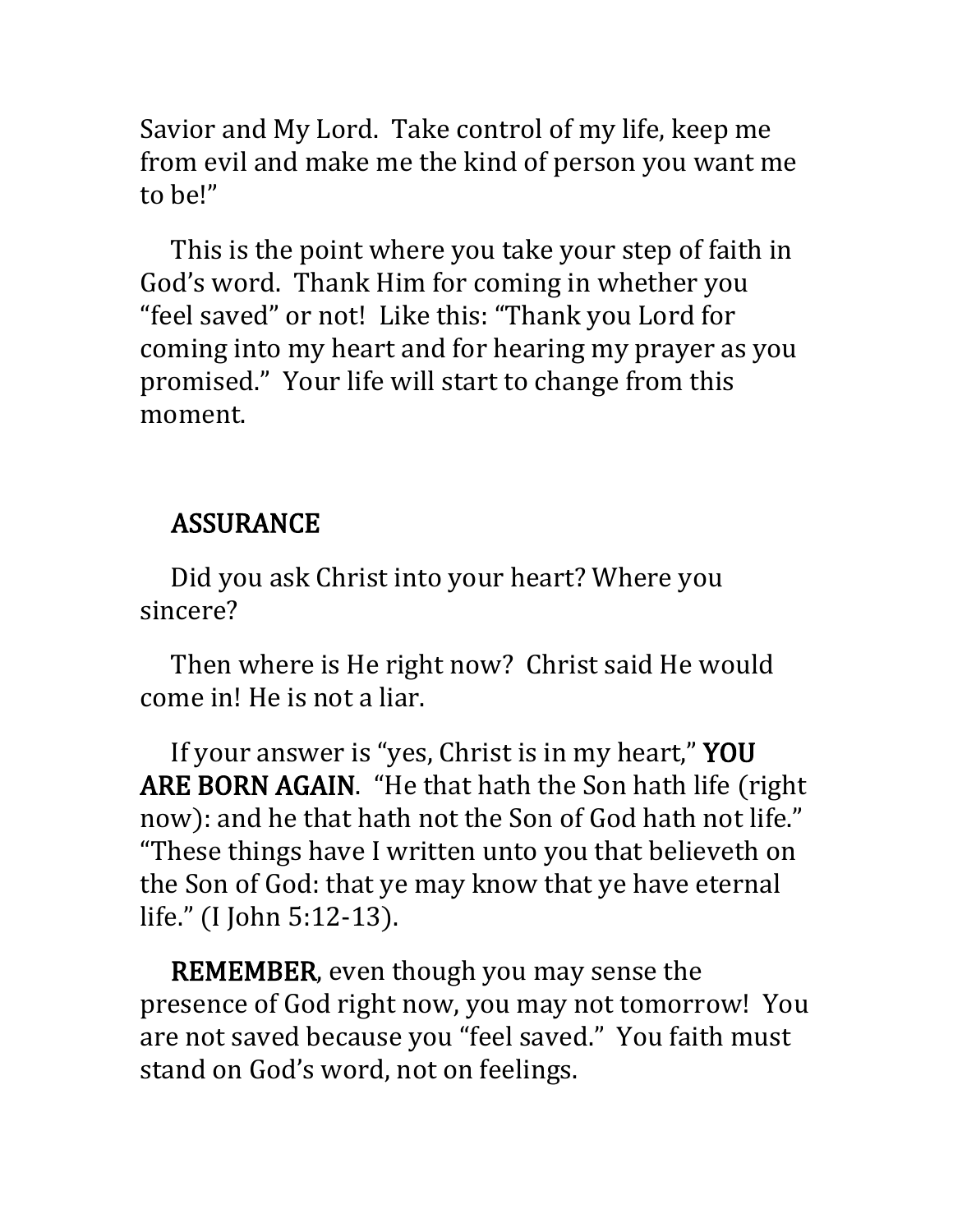## HOW TO BECOME STRONG IN THE LORD AND STAY STRONG IN THE LORD

THANK THE LORD EVERY DAY FOR SAVING YOUR SOUL -- Jesus said, "...He that loveth me shall be loved of my Father, and I will love him, and will manifest myself to him." (John 14:21). Expect a change in your life!

WITNESS-- Tell someone at every opportunity what you have done--that you have accepted Christ as your personal Savior. This is very important. If you truly love Jesus, you will want to tell others about Him, and He will "manifest" Himself to you. Read Romans 10:9-10. "That if thou shall confess with thy mouth the Lord Jesus, and shalt believe in thine heart that God hath raised him from the dead, thou shalt be saved."

ASK GOD to fill you with the Holy Spirit that you might be a powerful witness in every phase of your life-- "But ye shall receive power after that the Holy Ghost is come upon you ; and ye shall be witnesses unto me--" (Acts 1:8).

"If ye then being evil, know how to give good gifts unto your children; how much more shall your heavenly Father give the Holy Spirit to them that ask Him?" (Luke 11:13).

READ GOD'S WORD EVERY DAY-- You are a new born babe in Christ-- you need food--it comes from God's Word. Start by reading the Gospel of John over three